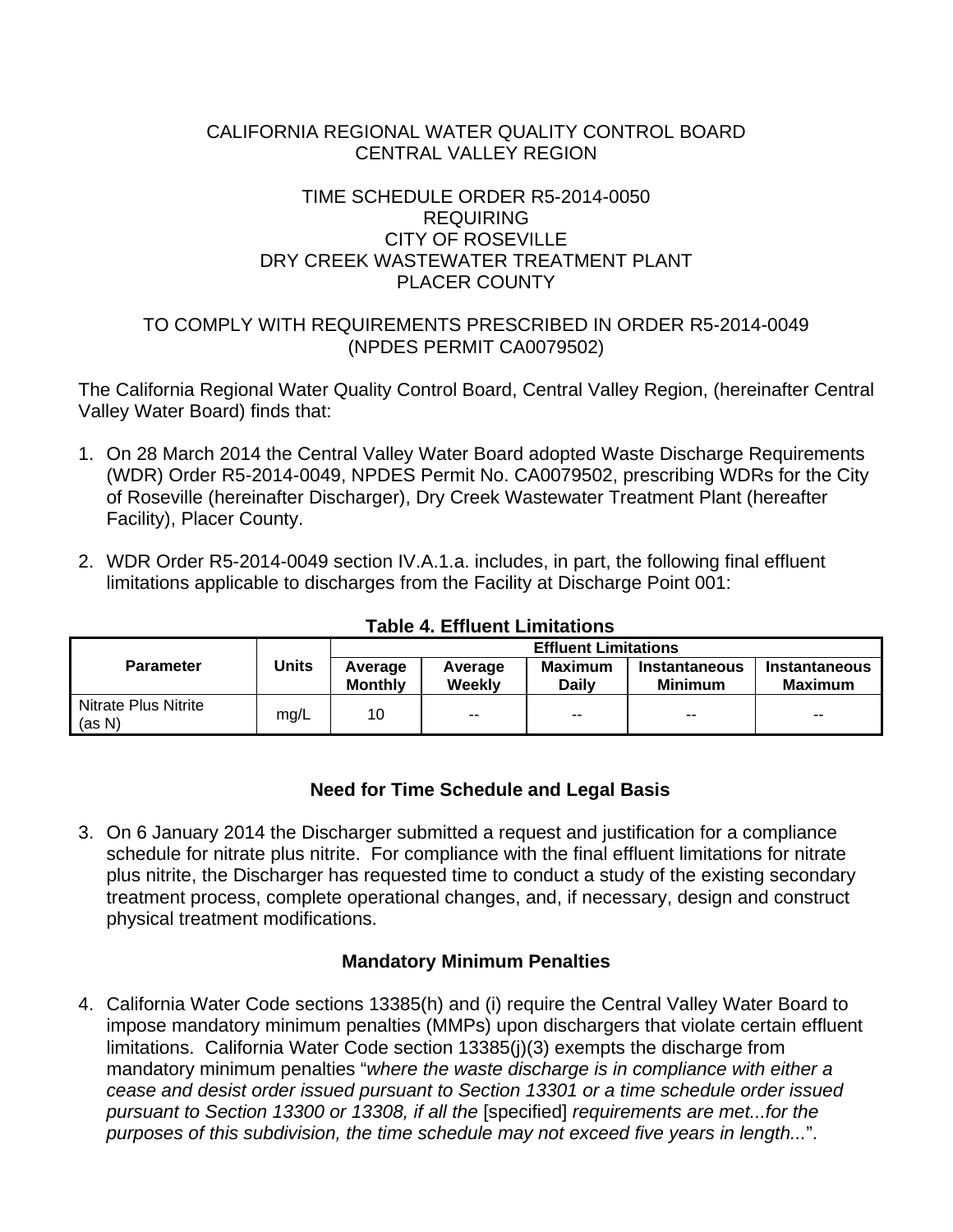- 5. Per the requirements of California Water Code section 13385(j)(3), the Central Valley Water Board finds that:
	- a. This Order specifies the actions that the Discharger is required to take in order to correct the violations that would otherwise be subject to California Water Code sections 13385(h) and (i).
	- b. The Discharger has stated that 5 years is necessary to allow the time to comply with the final effluent limitations for nitrate plus nitrite. The Discharger proposed to conduct an assessment of the current treatment effectiveness at removing nitrate and nitrite to create a baseline and implement operational changes and process optimization. If operational changes do not result in compliance with the final effluent limitations for nitrate plus nitrite, the Discharger proposes to make physical modifications to the secondary treatment process.
	- c. This Order establishes a time schedule to bring the waste discharge into compliance with the effluent limitations that is as short as possible, taking into account the technological, operational, and economic factors that affect the design, development, and implementation of the control measures that are necessary to comply with the effluent limitations.
- 6. Compliance with this Order exempts the Discharger from mandatory minimum penalties for violations of the final effluent limitations for nitrate plus nitrite found in WDR Order R5-2014-0049 from 28 March 2014 until 27 March 2019. The Discharger has not previously been protected from mandatory minimum penalties for violations of the nitrate plus nitrite effluent limitations.
- 7. In accordance with CWC section 13385(j)(3)(C), the total length of protection from mandatory minimum penalties for the final effluent limitations for nitrate plus nitrite does not exceed five years.
- 8. This Order provides a time schedule for completing the actions necessary to ensure compliance with the final effluent limitations for nitrate plus nitrite contained in WDR Order R5-2014-0049. Since the time schedule for completion of actions necessary to bring the waste discharge into compliance exceeds one year, this Order includes interim effluent limitations and interim requirements and dates for their achievement.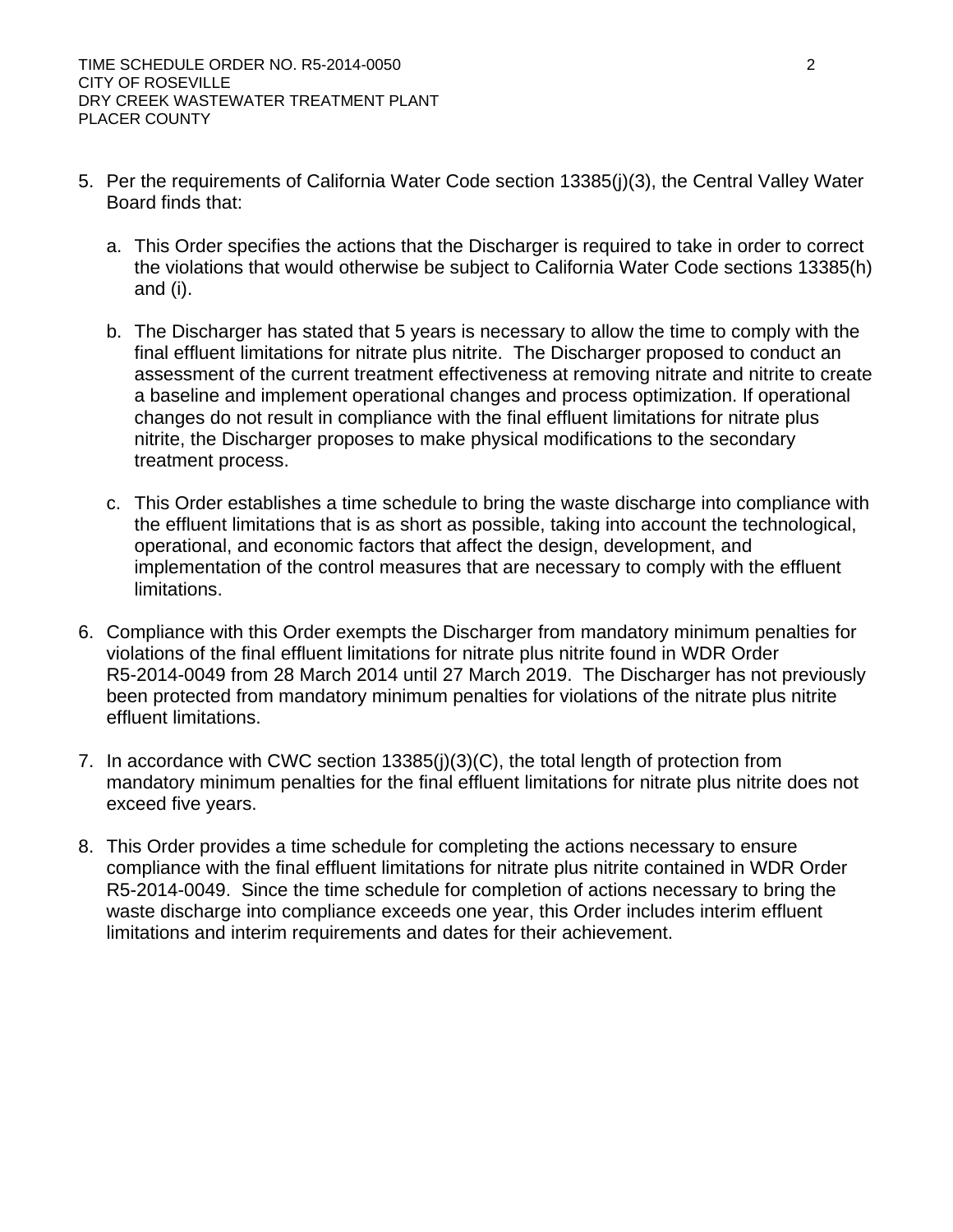9. This Order includes a new performance-based interim effluent limitation for nitrate plus nitrite. The interim effluent limitations are based on the current treatment plant performance. The interim effluent limitations consist of statistically calculated performance-based average monthly effluent limits derived using sample data provided by the Discharger. The interim effluent limitations were developed using the statistical based approach provided in EPA's *Technical Support Document for Water Quality-Based Toxics Control* or TSD. The TSD provides guidance on estimating the projected maximum effluent concentration using a lognormal distribution of the observed effluent concentrations at a desired confidence level, as detailed in Section 3.3 of the TSD. The multipliers in Table 3-1 of the TSD were used to calculate the  $99<sup>th</sup>$  percent confidence level and  $99<sup>th</sup>$  percentile of the data set based on the number of effluent samples and the coefficient of variation. The multipliers from the table were multiplied by the highest observed effluent concentration (MEC) to estimate the maximum expected effluent concentration; this value was used as the interim effluent limitations for the average monthly effluent limit (AMEL).

Effluent data from 1 August 2008 through 30 April 2012 was used to calculate the interim effluent limitation in the table below. The following summarizes the calculations of the average monthly interim effluent limitation for nitrate plus nitrite:

| <b>Parameter</b>     | Units | <b>MEC</b> | <b>Number</b><br>of Data<br><b>Points</b> | Mean | <b>Standard</b><br><b>Deviation</b> | <b>Coefficient</b><br>οf<br><b>Variation</b> | Interim<br>Average<br><b>Monthly</b><br><b>Effluent</b><br>.imitation |
|----------------------|-------|------------|-------------------------------------------|------|-------------------------------------|----------------------------------------------|-----------------------------------------------------------------------|
| Nitrate plus nitrite | µg/L  | 15         | 57                                        | 9.1  | 2.6                                 | 0.29                                         | 20                                                                    |

1 99% confidence level upper limit value from the Technical Support Document for Water Quality-based Toxics Control used to calculate the maximum expected concentration in a dataset.

- 10.The Central Valley Water Board finds that the Discharger can maintain compliance with the interim effluent limitation included in this Order. Interim effluent limitations are established when compliance with the final effluent limitations cannot be achieved by the existing Facility. Discharge of constituents in concentrations in excess of the final effluent limitations, but in compliance with the interim effluent limitations, can significantly degrade water quality and adversely affect the beneficial uses of the receiving stream on a long-term basis. The interim effluent limitation, however, establishes an enforceable ceiling concentration until compliance with the final effluent limitation can be achieved.
- 11.If an interim effluent limitation contained in this Order is exceeded, then the Discharger is subject to MMPs for that particular exceedance as it will no longer meet the exemption in CWC 13385(j)(3). It is the intent of the Board that a violation of an interim monthly effluent limitation subjects the Discharger to only one MMP for that monthly averaging period. In addition, a violation of an interim daily maximum effluent limit subjects the Discharger to one MMP for the day in which the sample was collected.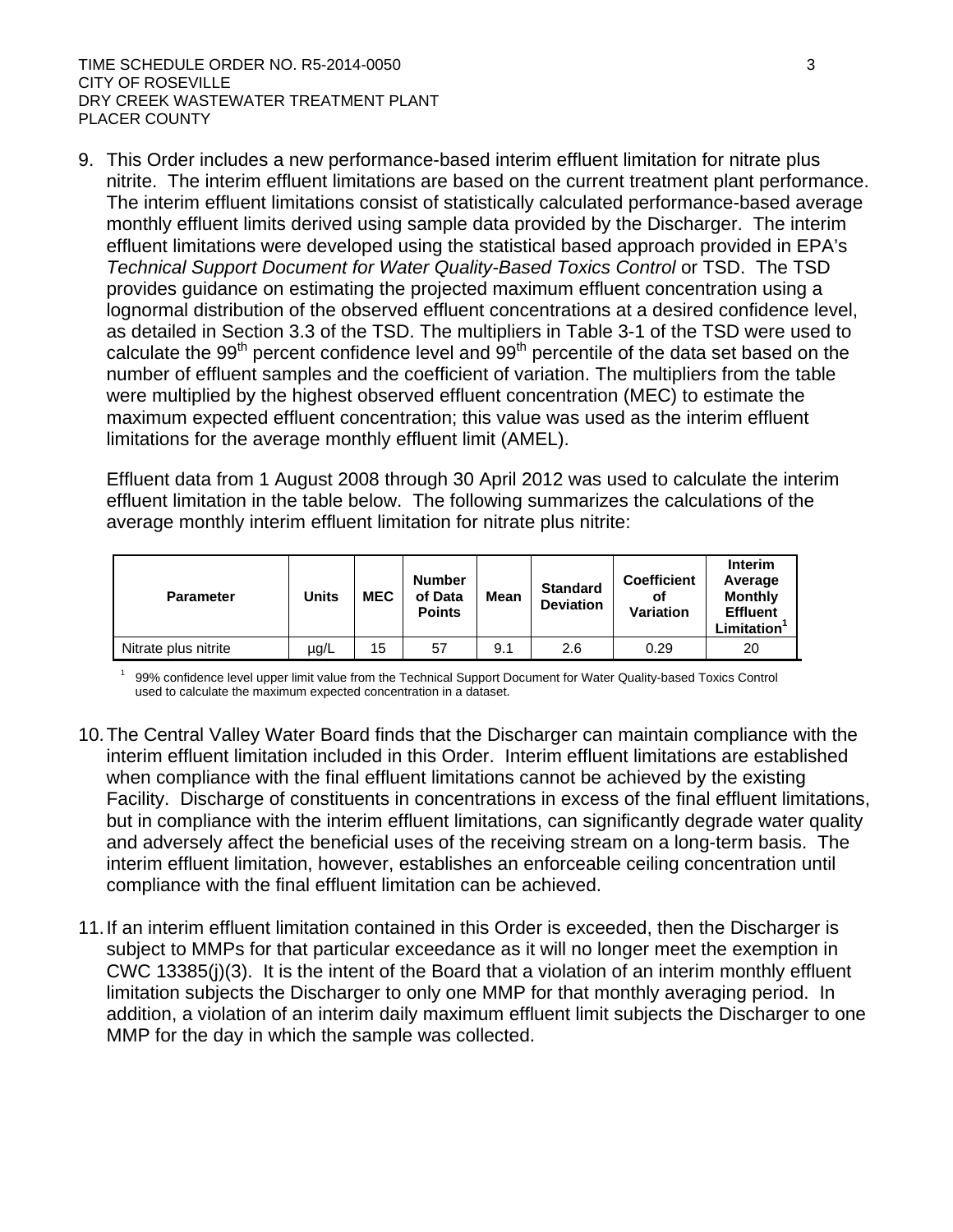### **Other Regulatory Requirements**

- 12.California Water Code section 13300 states: "*Whenever a regional board finds that a discharge of waste is taking place or threatening to take place that violates or will violate requirements prescribed by the regional board, or the state board, or that the waste collection, treatment, or disposal facilities of a discharger are approaching capacity, the board may require the discharger to submit for approval of the board, with such modifications*  as it may deem necessary, a detailed time schedule of specific actions the discharger shall *take in order to correct or prevent a violation of requirements*."
- 13.Water Code section 13267 states in part: *In conducting an investigation specified in subdivision (a), the regional board may require that any person who has discharged, discharges, or is suspected of having discharged or discharging, or who proposes to*  discharge waste within its region, or any citizen or domiciliary, or political agency or entity of *this state who has discharged, discharges, or is suspected of having discharged or discharging, or who proposes to discharge, waste outside of its region that could affect the quality of waters within its region shall furnish, under penalty of perjury, technical or monitoring program reports which the regional board requires. The burden, including costs, of these reports shall bear a reasonable relationship to the need for the report and the benefits to be obtained from the reports. In requiring those reports, the regional board shall provide the person with a written explanation with regard to the need for the reports, and shall identify the evidence that supports requiring that person to provide the reports.*
- 14.The Discharger owns and operates the wastewater treatment facility which is subject to this Order. The technical and monitoring reports required by this Order are necessary to determine compliance with the WDRs and with this Order.
- 15.Issuance of this Order is exempt from the provisions of the California Environmental Quality Act (Pub. Resources Code, § 21000 et seq.) ("CEQA") pursuant to Water Code section 13389, since the adoption or modification of a NPDES permit for an existing source is statutorily exempt and this Order only serves to implement a NPDES permit. (*Pacific Water Conditioning Ass'n, Inc. v. City Council of City of Riverside* (1977) 73 Cal.App.3d 546, 555-556.).
- 16.On 28 March 2014, in Rancho Cordova, California, after due notice to the Discharger and all other affected persons, the Central Valley Water Board conducted a public hearing at which evidence was received to consider this Time Schedule Order under Water Code section 13300 to establish a time schedule to achieve compliance with waste discharge requirements.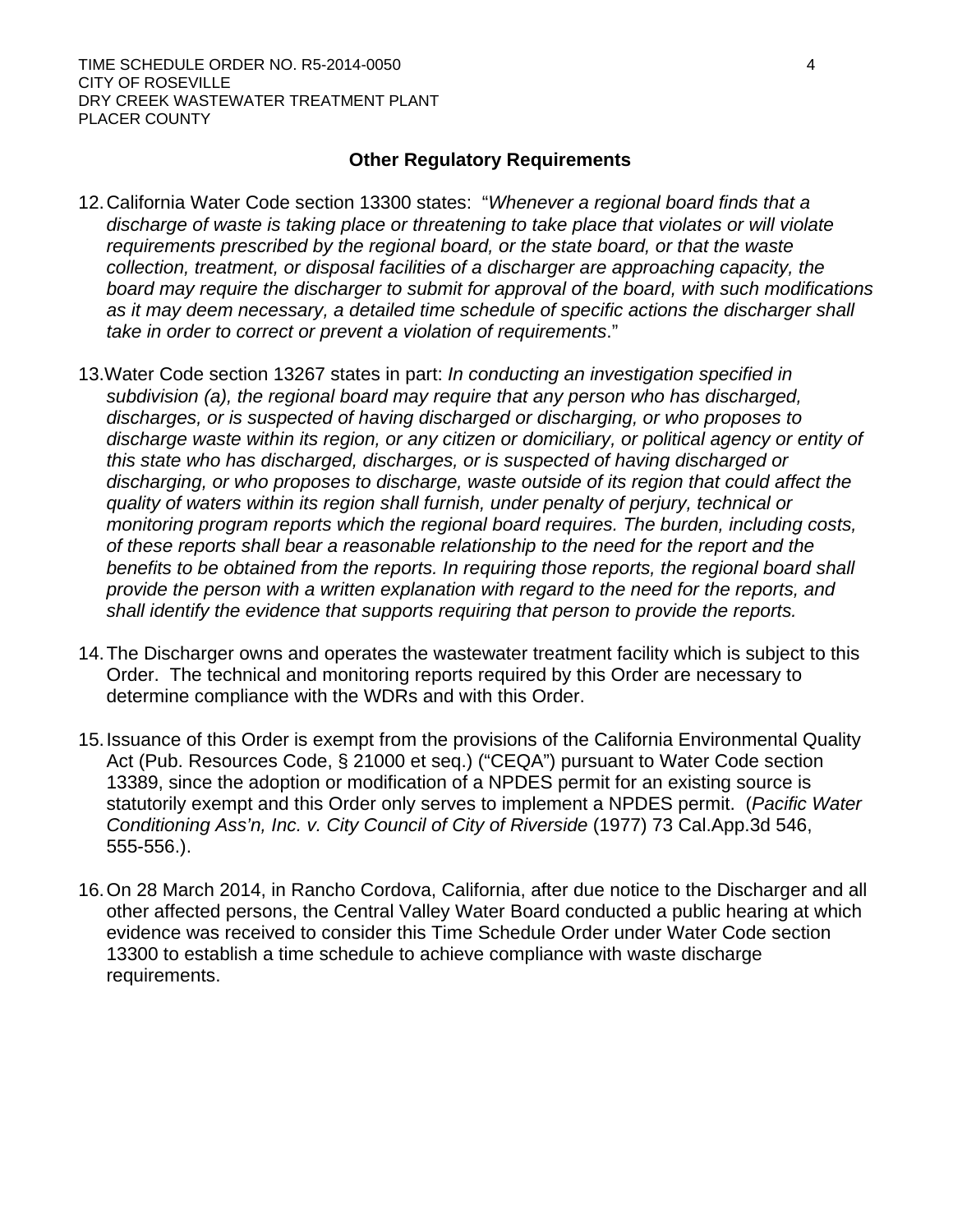#### **IT IS HEREBY ORDERED THAT:**

1. Pursuant to California Water Code Sections 13300 and 13267, the Discharger shall comply with the following time schedule to submit reports and ensure completion of the compliance project described in Finding 5.b, above:

| <b>Task</b>                                                                                                                                                                           | <b>Compliance Date</b>                       |
|---------------------------------------------------------------------------------------------------------------------------------------------------------------------------------------|----------------------------------------------|
| Submit and implement a Pollution Prevention Plan (PPP) for<br>nitrate plus nitrite that meets the requirements specified in<br>California Water Code Section 13263.                   | 1 September 2014                             |
| Complete assessment of nitrate plus nitrite removal in the<br>aeration basins by performing treatment profiles of various<br>operational parameters to establish baseline conditions. | 1 June 2015                                  |
| Submit a technical report documenting the results of the<br>assessment of the treatment performance and work plan for<br>future activities.                                           | 31 December 2015                             |
| Complete operational changes and perform monitoring to confirm<br>if compliance with the nitrate plus nitrite final effluent limits is<br>feasible without Facility upgrades.         | 31 December 2016                             |
| Submit a technical report documenting the results of the<br>operational changes, and if necessary propose Facility upgrades<br>including a time schedule                              | 1 April 2017                                 |
| If necessary, complete Proposition 218 requirements and acquire<br>funding and complete CEQA requirements, design, and bid for<br>construction of treatment modifications             | 27 March 2019                                |
| Progress Reports <sup>1</sup>                                                                                                                                                         | 1 March, annually, until final<br>compliance |
| Comply with the final effluent limitations for nitrate plus nitrite                                                                                                                   | 27 March 2019                                |

<sup>1</sup> The progress reports shall detail what steps have been implemented towards achieving compliance with waste discharge requirements, including studies, construction progress, evaluation of measures implemented, and recommendations for additional measures as necessary to achieve full compliance by the final date.

2. Discharge from Discharge Point 001 shall not exceed the following interim effluent limitation. This interim effluent limitation for nitrate plus nitrite is effective upon adoption of this Order and shall apply in lieu of the corresponding final effluent limitations in WDR Order R5-2014-0049. The Discharger shall comply with the following interim effluent limitation through 26 March 2019, or when the Discharger is able to come into compliance, whichever is sooner.

| <b>Parameter</b>                            | <b>Units</b> | <b>Interim Average</b><br><b>Monthly Effluent Limit</b> |
|---------------------------------------------|--------------|---------------------------------------------------------|
| Nitrate Plus Nitrite<br>$\mathsf{I}$ (as N) | mg/L         | 20                                                      |